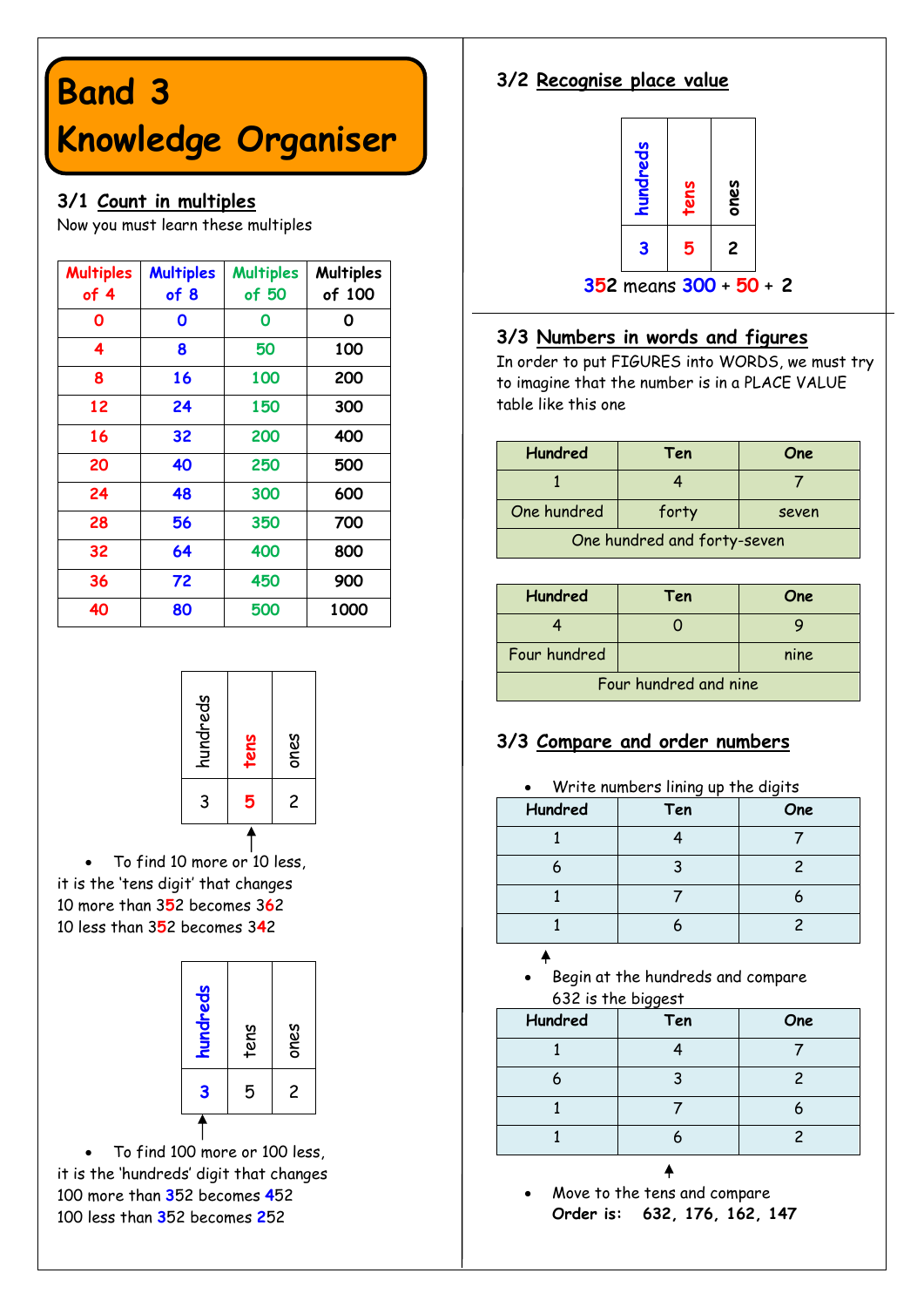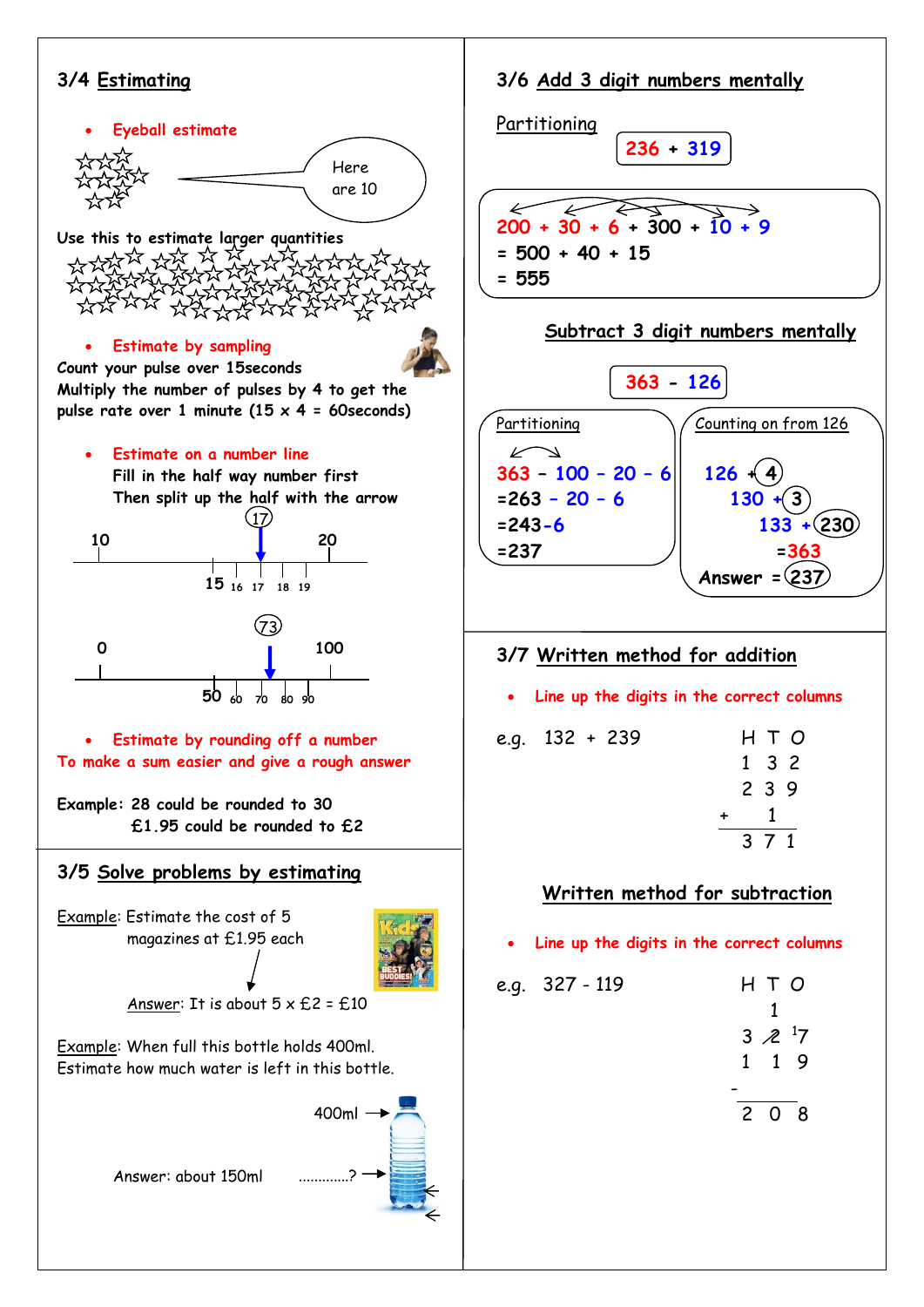| 3/8 Estimate answers to calculations                                                                               | Fact family for $x/\div$                             |  |  |  |  |
|--------------------------------------------------------------------------------------------------------------------|------------------------------------------------------|--|--|--|--|
| Round off each number<br>$\bullet$<br>Then do the calculation<br>$\bullet$<br>Check using the inverse<br>$\bullet$ | $9 \times 8 = 72$<br>$72 \div 9 = 8$                 |  |  |  |  |
| Example: Estimate 83 - 28                                                                                          | $8 \times 9 = 72$<br>$72 \div 8 = 9$                 |  |  |  |  |
| $80 - 30 = 50$<br>Inverse: $50 + 30 = 80$                                                                          |                                                      |  |  |  |  |
|                                                                                                                    | 3/11 Multiply                                        |  |  |  |  |
| 3/9 Missing number problems                                                                                        | A 2-digit number by a single digit                   |  |  |  |  |
| Fact family for +/-                                                                                                | T O<br>Column method                                 |  |  |  |  |
|                                                                                                                    | 38                                                   |  |  |  |  |
|                                                                                                                    | 3                                                    |  |  |  |  |
| $34 + 23 = 57$<br>$57 - 23 = 34$                                                                                   | $\frac{\times 2}{114}$                               |  |  |  |  |
|                                                                                                                    |                                                      |  |  |  |  |
| $23 + 34 = 57$<br>$57 - 34 = 23$                                                                                   |                                                      |  |  |  |  |
|                                                                                                                    |                                                      |  |  |  |  |
|                                                                                                                    | 3/12 Multiply & divide                               |  |  |  |  |
| 3/10 Know the 3, 4 and 8 times tables                                                                              | Look for connections between two sums                |  |  |  |  |
|                                                                                                                    | Remember the fact family for $x/\div$<br>٠           |  |  |  |  |
| 3 <sub>1</sub><br>$x - 3 =$<br>1<br>$\mathbf{1}$<br>$x \quad 4$<br>4<br>$=$                                        |                                                      |  |  |  |  |
| $x - 3 = 6$<br>2<br>$2 \times 4 =$<br>8                                                                            | $\times$ 10                                          |  |  |  |  |
| 3<br>$x - 3 = 9$<br>$3 \times 4 =$<br>12                                                                           | So $60 \times 4 = 240$<br>Example: $6 \times 4 = 24$ |  |  |  |  |
| 12 <br>4<br>$x \quad 3 =$<br>$  4 \times 4 = 16$<br>3                                                              | So $240 \div 4 = 60$                                 |  |  |  |  |
| 5<br>15<br>$\equiv$<br>5<br>20<br>Ξ<br>х<br>18<br>6<br>3<br>24<br>$\equiv$<br>6<br>x                               | $x^2$                                                |  |  |  |  |
| Ξ<br>21<br>з<br>7<br>$\equiv$<br>28<br>7<br>4<br>$\equiv$                                                          | Example: $9 \times 8 = 72$<br>So $18 \times 8 = 144$ |  |  |  |  |
| x<br>8<br>24<br>32<br>з<br>Ξ<br>8                                                                                  | So $144 \div 8 = 18$                                 |  |  |  |  |
| 27<br>9<br>з<br>36<br>$\equiv$<br>9<br>$\equiv$<br>4                                                               |                                                      |  |  |  |  |
| х<br>30<br>10<br>3<br>10<br>40<br>$\equiv$<br>x<br>х<br>4<br>Ξ                                                     |                                                      |  |  |  |  |
| 11<br>33<br>з<br>$\equiv$<br>44<br>11<br>х<br>х<br>Ξ                                                               |                                                      |  |  |  |  |
| 12<br>36<br>48<br>- 3<br>$\equiv$<br>12<br>x<br>х<br>4<br>$\equiv$                                                 |                                                      |  |  |  |  |
|                                                                                                                    | 3/13 Tenths                                          |  |  |  |  |
| 1<br>-8<br>8<br>$\equiv$<br>x                                                                                      |                                                      |  |  |  |  |
| 2<br>8<br>16<br>Ξ<br>х                                                                                             |                                                      |  |  |  |  |
| 8<br>З<br>24<br>х<br>Ξ                                                                                             |                                                      |  |  |  |  |
| 8<br>32<br>4<br>$\equiv$<br>x                                                                                      |                                                      |  |  |  |  |
| 40<br>5<br>8<br>Ξ<br>x                                                                                             | tenths<br>ones<br>tens                               |  |  |  |  |
| 6<br>8<br>48<br>х<br>Ξ                                                                                             |                                                      |  |  |  |  |
| 8<br>56<br>7<br>Ξ<br>х                                                                                             |                                                      |  |  |  |  |
| 64<br>8<br>8<br>Ξ<br>x                                                                                             | $\overline{c}$<br>8<br>6                             |  |  |  |  |
| 72<br>9<br>8<br>x<br>Ξ                                                                                             |                                                      |  |  |  |  |
| 8<br>80<br>10<br>х<br>$\equiv$                                                                                     |                                                      |  |  |  |  |
| 11<br>88<br>8<br>х<br>Ξ                                                                                            | This represents 6 tenths = $\frac{6}{10}$            |  |  |  |  |
| 12<br>96<br>8<br>х<br>Ξ                                                                                            |                                                      |  |  |  |  |
|                                                                                                                    |                                                      |  |  |  |  |
|                                                                                                                    |                                                      |  |  |  |  |

i<br>S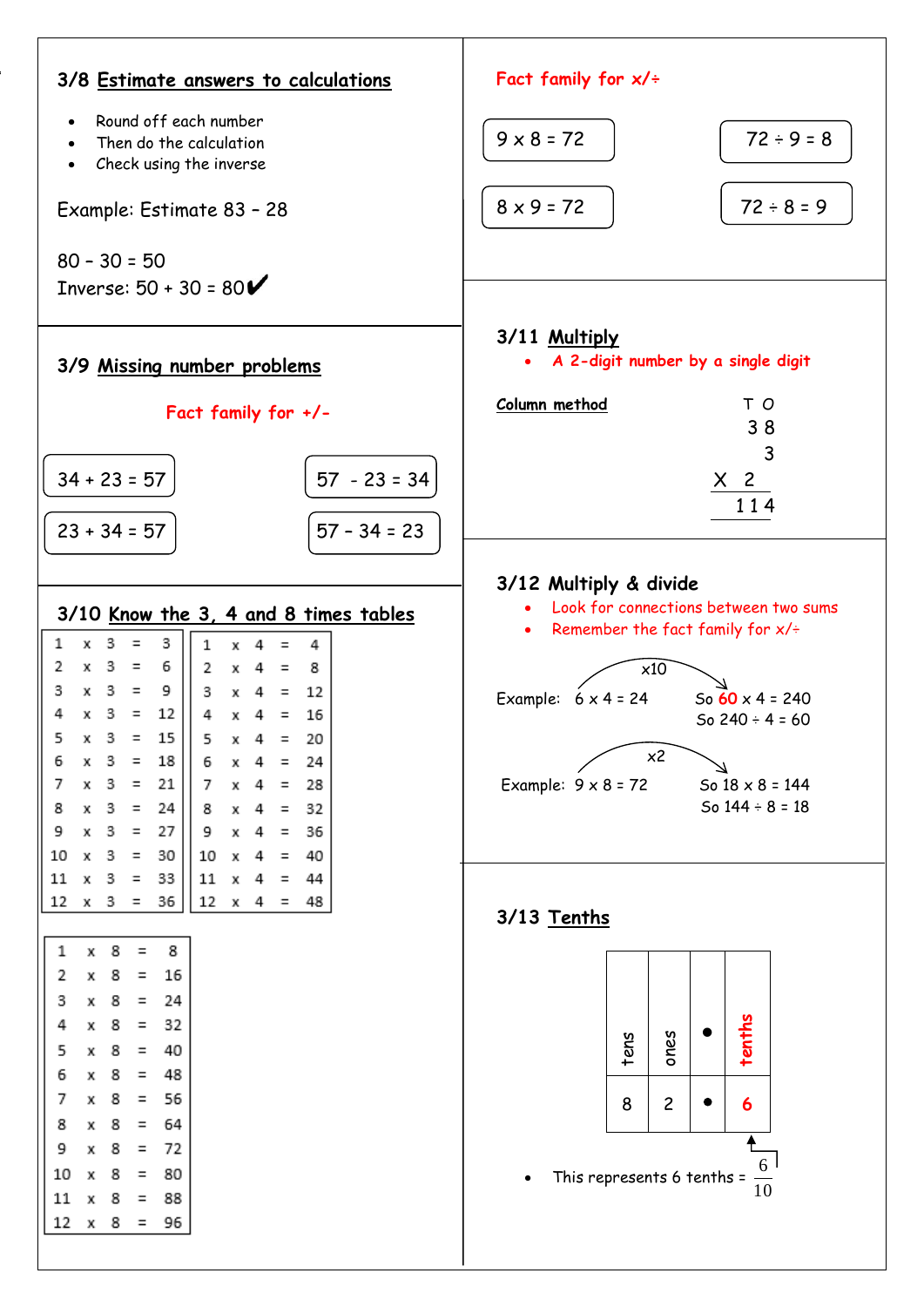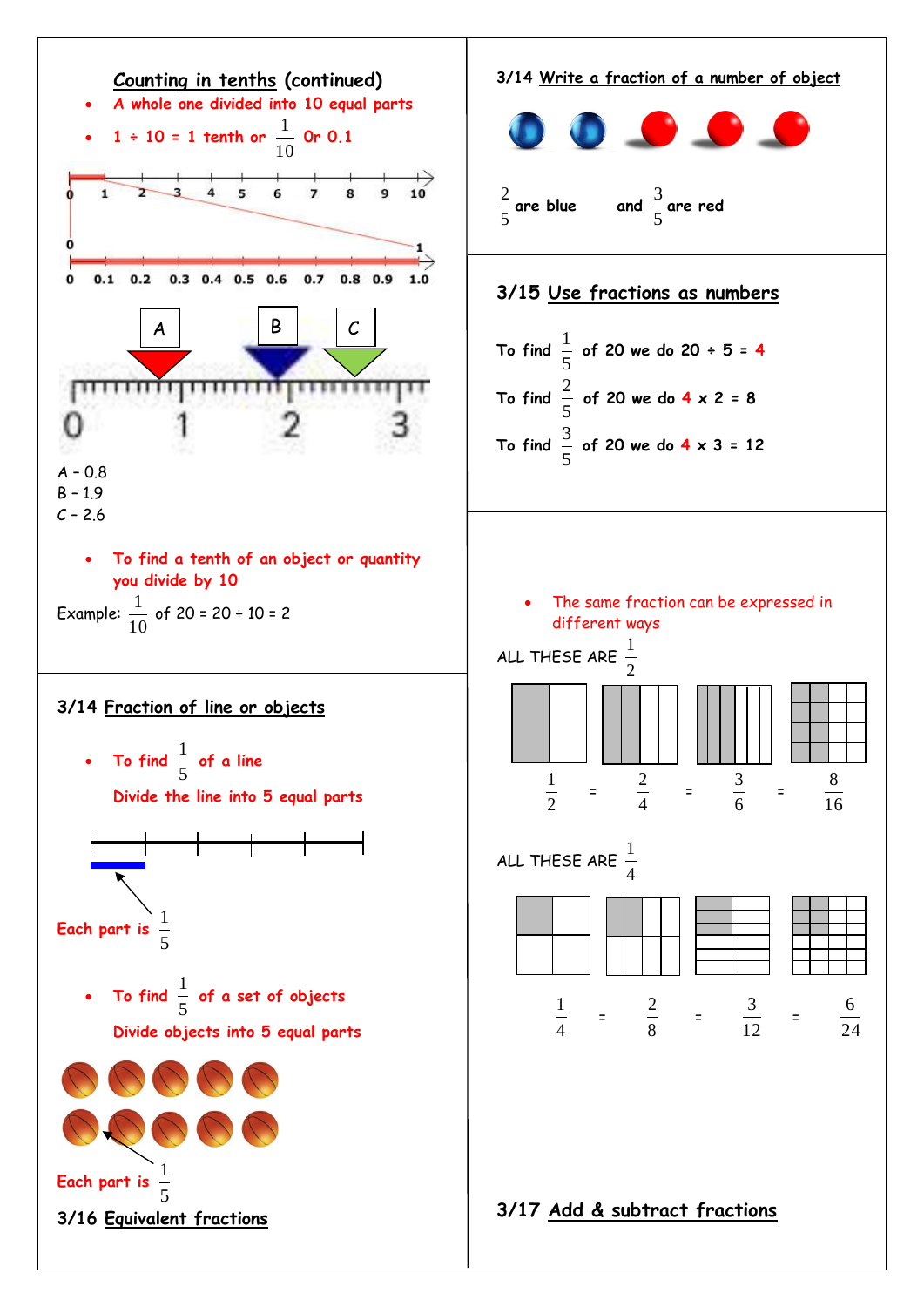

#### **3/18 Compare fractions**



The bigger the numerator, the bigger the fraction









 $\frac{1}{6}$ 1

The bigger the denominator, the smaller the fraction

#### **3/19 Add & subtract measures**



**Mass – Example**



 3kg – 450g = 3000g – 450g = 2550g or 2kg 550g or 2.55kg

**3/19 Add & subtract measures (continued)**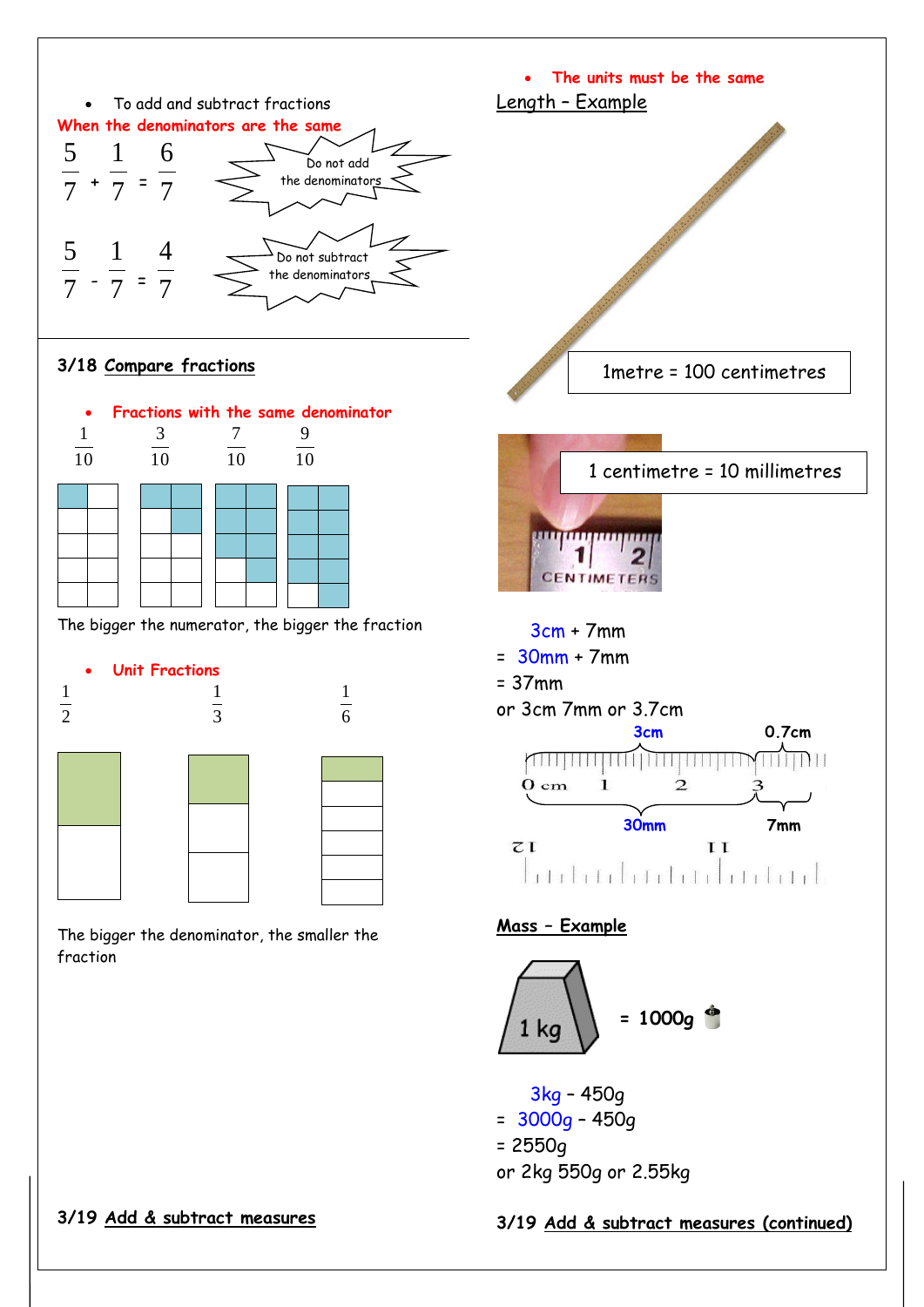

#### **3/20 Perimeter**

PERIMETER is the distance round the outside of a shape



Perimeter of this shape = 12cm

**3/21 Money and change**



 6cm Perimeter of this shape =  $6 + 4 + 6 + 4 = 20$ cm

# VI

**12- and 24-hour clock**

|  |  |  |      |  |  |  |  |  |      |  | 0 1 2 3 4 5 6 7 8 9 10 11 12 13 14 15 16 17 18 19 20 21 22 23 |  |
|--|--|--|------|--|--|--|--|--|------|--|---------------------------------------------------------------|--|
|  |  |  | a.m. |  |  |  |  |  | p.m. |  |                                                               |  |
|  |  |  |      |  |  |  |  |  |      |  | 121 2 3 4 5 6 7 8 9 10 11 12 1 2 3 4 5 6 7 8 9 10 11          |  |

#### **To work out the cost** 1 chocolate bar - £1.10 1 pen – 10p 1 pencil – 8p Total = £1.28

**To find change by the 'add-on' method**



**3/22 Time**



Roman Hindu-Arabic

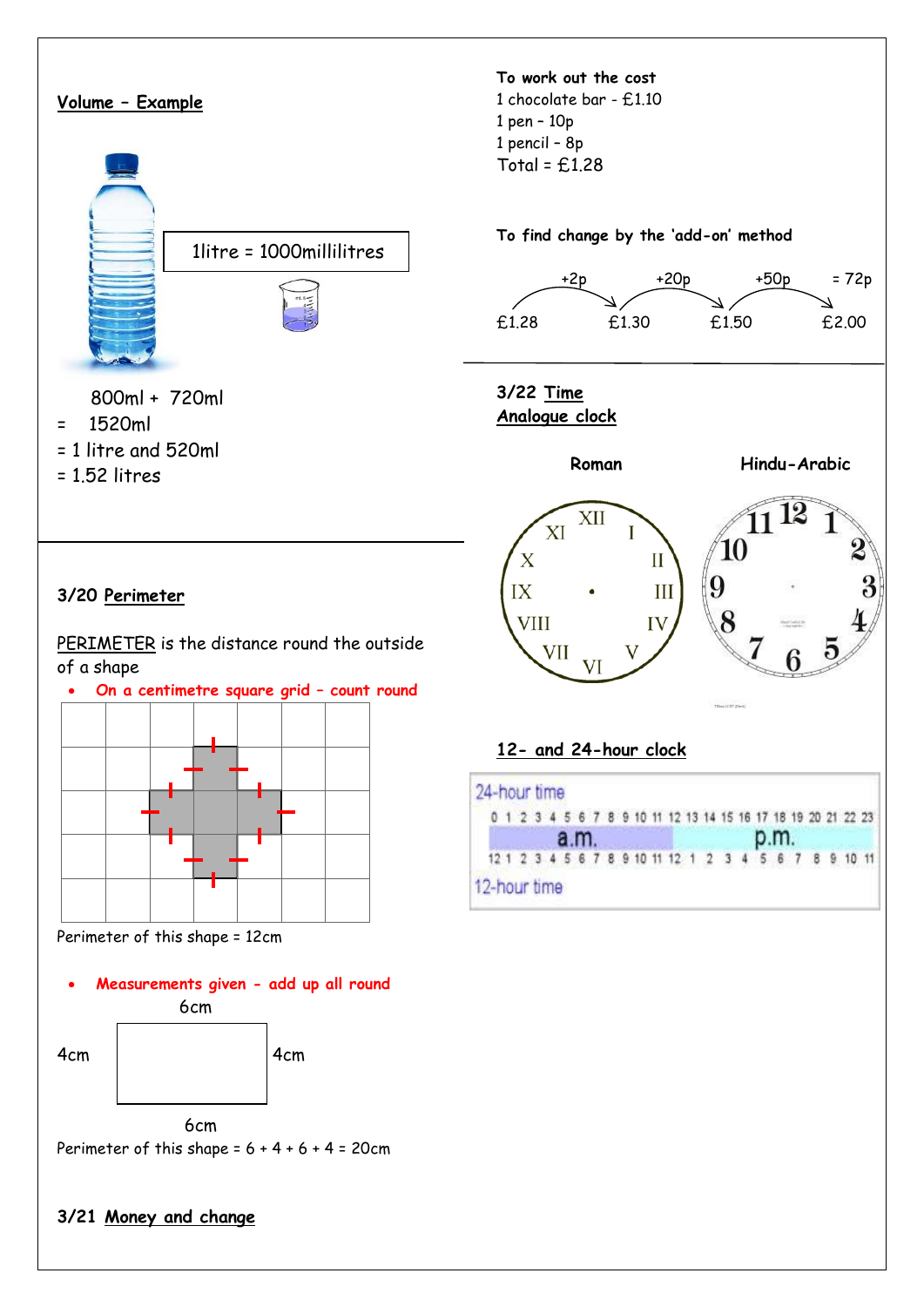

#### **Times of the day in 12-hour clock**

| <b>Morning</b> | Afternoon |
|----------------|-----------|
| 12.00          | 12.00     |
| midnight       | noon      |
| 1.00 am        | 1.00 pm   |
| 2.00 am        | 2.00 pm   |
| 3.00 am        | 3.00 pm   |
| 4.00 am        | 4.00 pm   |
| 5.00 am        | 5.00 pm   |
| 6.00 am        | 6.00 pm   |
| 7.00 am        | 7.00 pm   |
| 8.00 am        | 8.00 pm   |
| 9.00 am        | 9.00 pm   |
| 10.00 am       | 10.00 pm  |
| 11.00 am       | 11.00 pm  |
| 12.00          | 12.00     |
| noon           | midnight  |

#### **3/24 Time – hours minutes, seconds**



### **Months of the year**

#### One Year Mar May Jun Jul Aug Sep Oct Nov Feb Apr Jan

A rhyme to remember the days in each month

*30 days has September, April, June and November. All the rest have 31 Except February alone, Which has 28 days clear And 29 in each leap year.*

the "knuckle method"



A knuckle is "31 days", and in between each knuckle it isn't.

And where your hands meet, the two knuckles are "July, August", which both have 31 days.

February has 28 days & 29 days in a leap year (every 4 years)

#### **Days in a year**



**365 days in a year 366 days in a leap year**

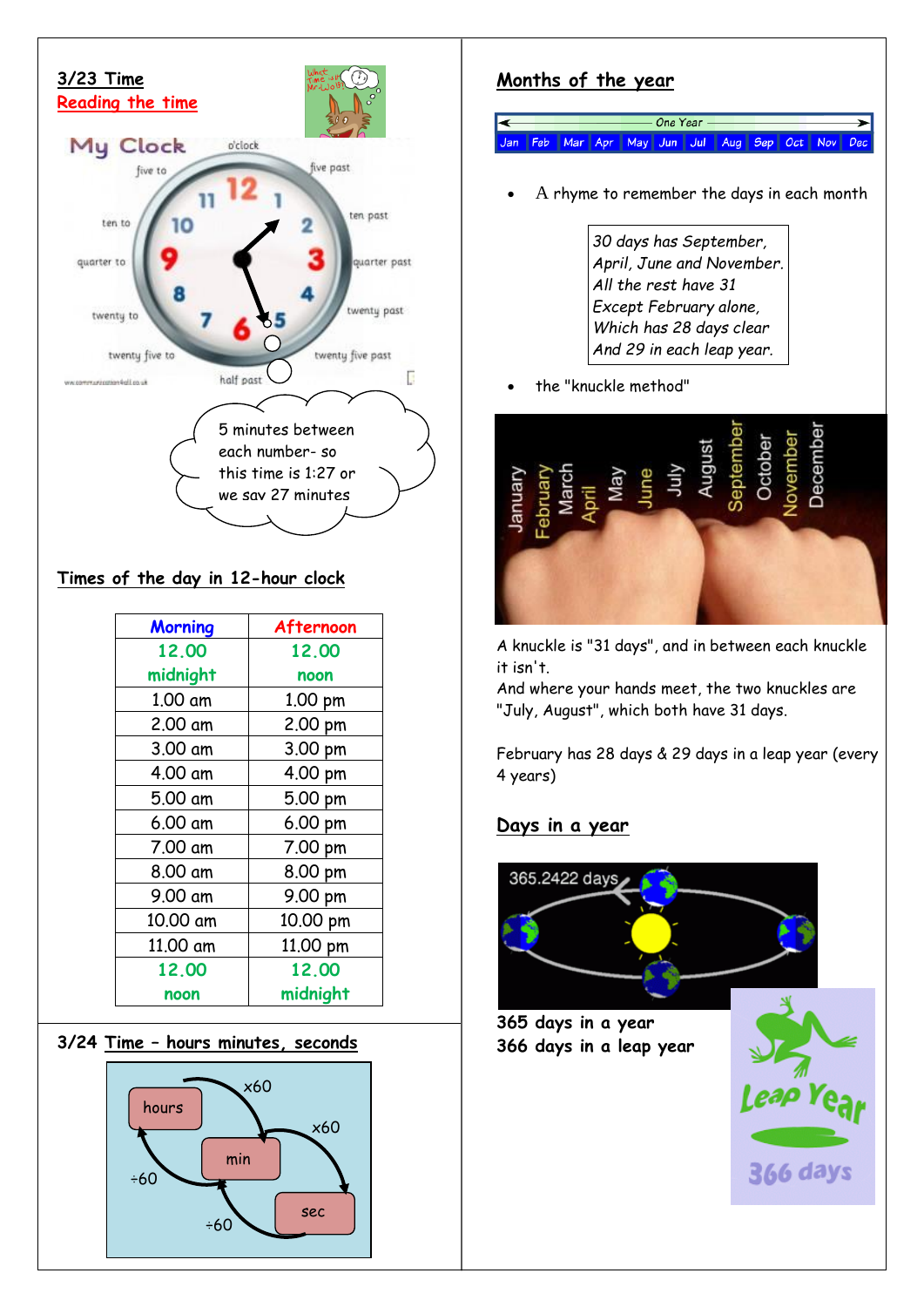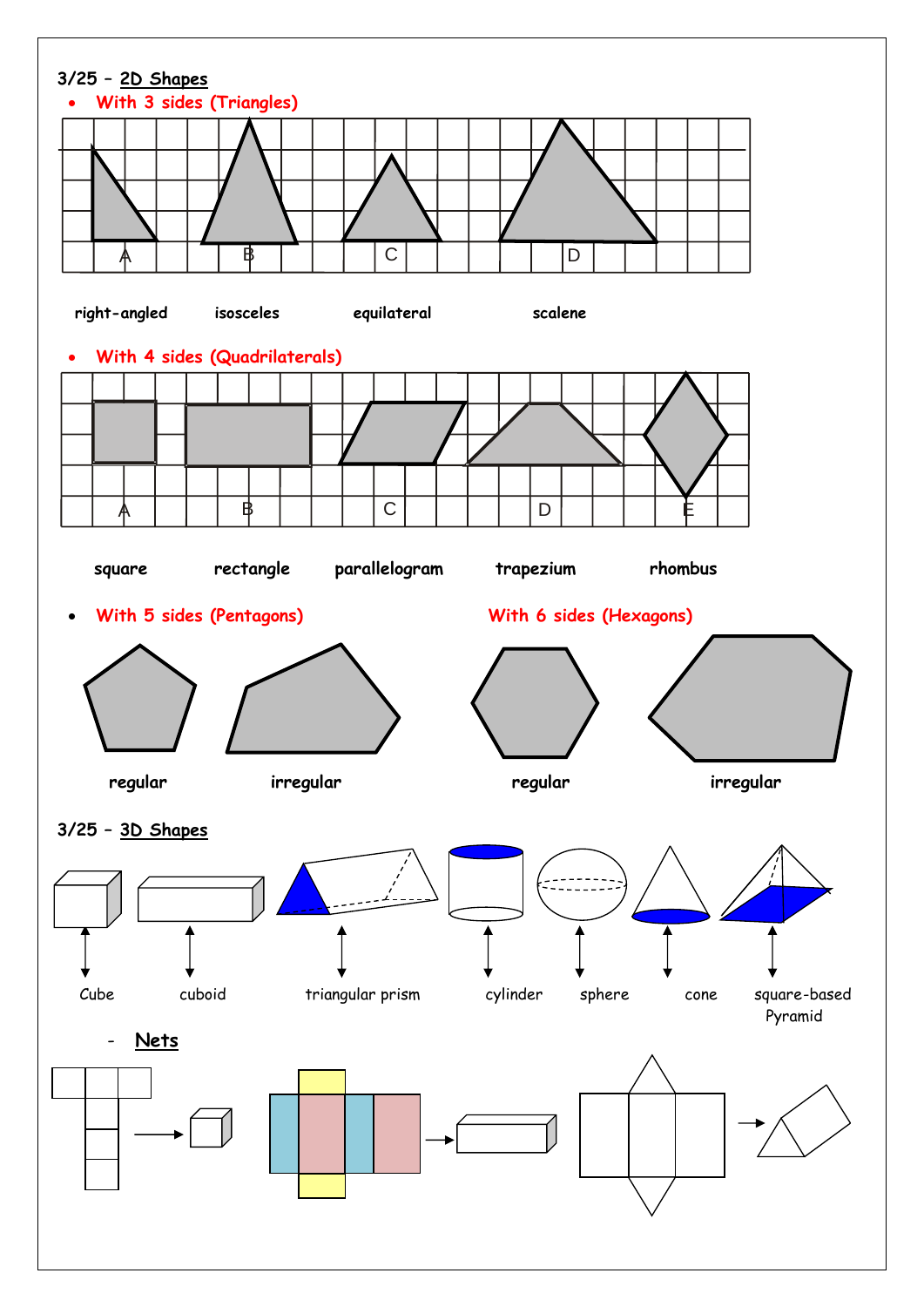![](_page_8_Figure_0.jpeg)

![](_page_8_Figure_1.jpeg)

**3/27 Right angles** ONE right angle measures exactly 90<sup>0</sup>

![](_page_8_Picture_3.jpeg)

TWO right angles measure exactly 180<sup>0</sup> This is called a half-turn

![](_page_8_Picture_5.jpeg)

THREE right angles measure exactly 270<sup>0</sup> This is called three quarters of a turn

![](_page_8_Picture_7.jpeg)

FOUR right angles measure exactly  $360^\circ$ This is called a full or complete turn

![](_page_8_Picture_9.jpeg)

**To check if an angle is bigger or smaller than a right angle, use a square corner**

![](_page_8_Figure_11.jpeg)

![](_page_8_Picture_12.jpeg)

This angle is greater This angle is less than a right angle than a right angle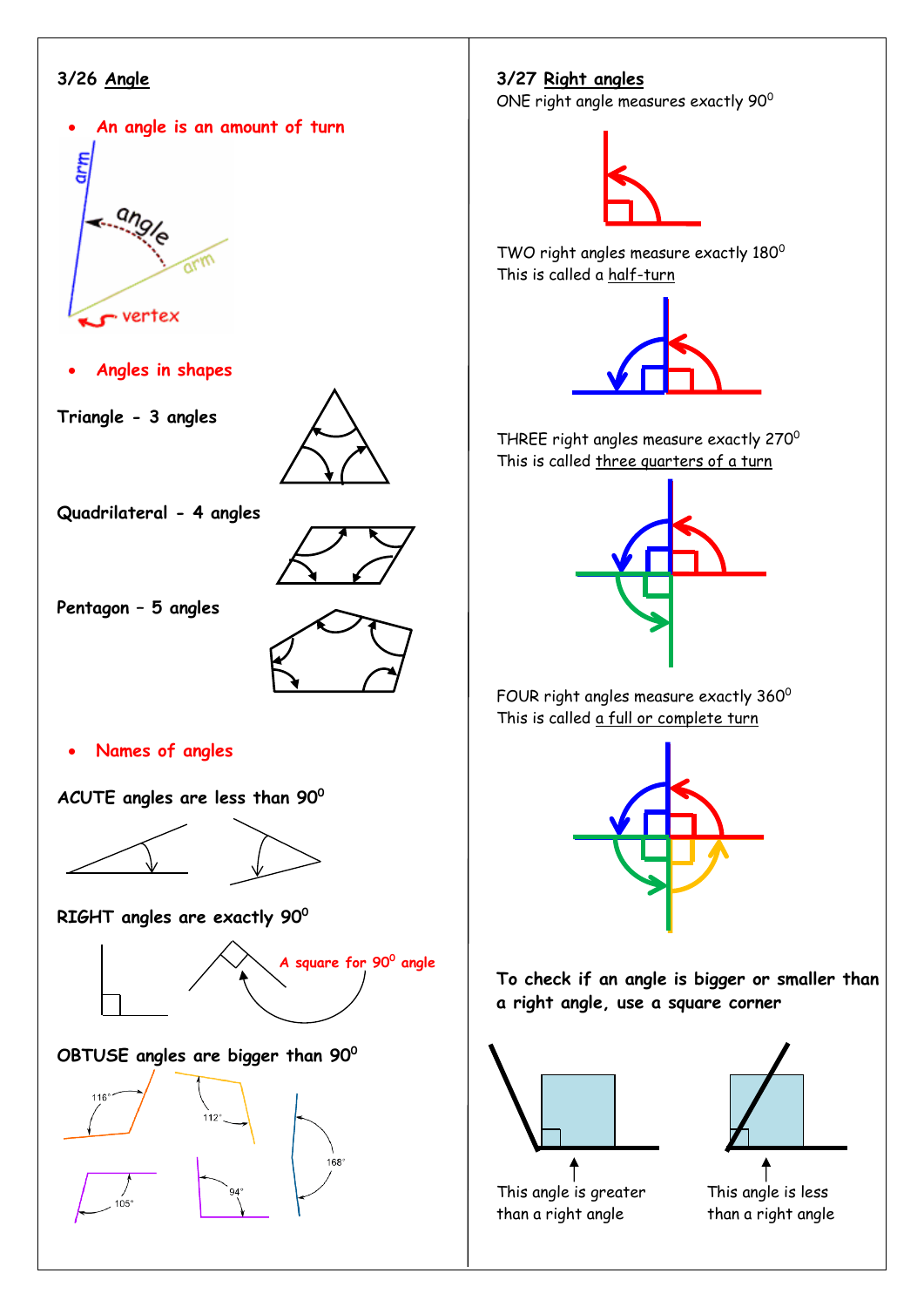#### **3/28 Types of Lines**

![](_page_9_Picture_1.jpeg)

**The Horizon is a horizontal line**

![](_page_9_Picture_3.jpeg)

**This cliff face is a vertical line**

![](_page_9_Picture_5.jpeg)

**The running track is parallel lines (never meet)**

![](_page_9_Figure_7.jpeg)

**The rise & tread are perpendicular lines (meet at 90<sup>0</sup> )**

#### **3/29 Bar charts**

Frequency table to show pets owned by Year 3

| Type of pet | Tally    | Number of pets |
|-------------|----------|----------------|
| Dog         |          | 5              |
| Cat         | Ш        |                |
| Rabbit      | III      |                |
| Fish        | HHT<br>Ш |                |
| Hamster     |          |                |

A bar graph to show pets owned by Year 3

![](_page_9_Figure_13.jpeg)

#### Pictogram to show the colours in a tube of Smarties

![](_page_9_Figure_15.jpeg)